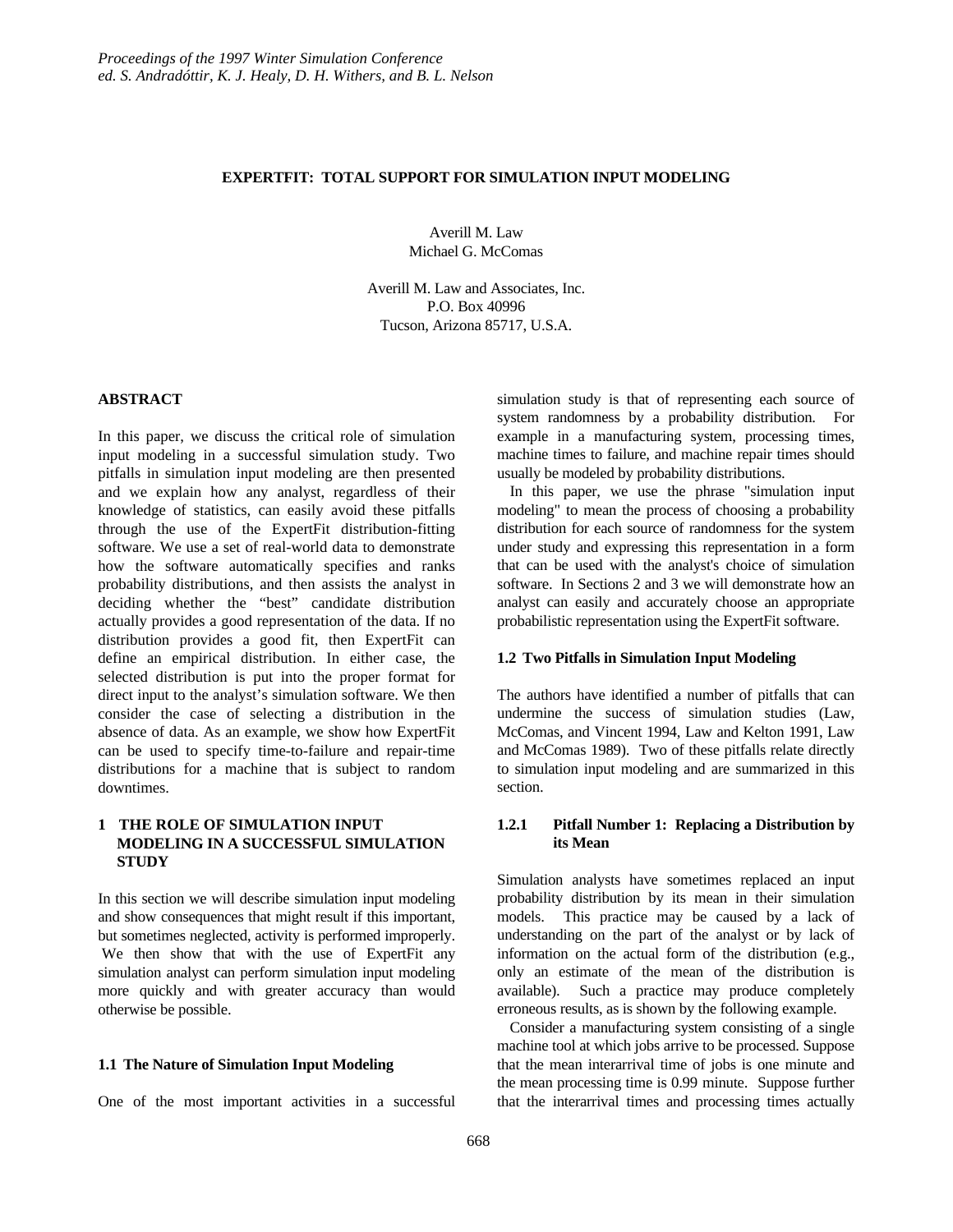have an exponential distribution. Then it can be shown that the long-run mean number of jobs waiting in the queue is *approximately 98*. On the other hand, suppose we were to follow the dangerous practice of replacing a source of randomness with a constant value. If we assume that each interarrival time is *exactly* one minute and each processing time is *exactly* 0.99 minute, *then each job is finished before the next arrives and no job ever waits in the queue*! The variability of the probability distributions, rather than just their means, has a significant impact on the congestion level in most queueing-type (e.g., manufacturing) systems. In Section 2 we shall show how the use of ExpertFit makes choosing an appropriate probability distribution a simple and easy process.

## **1.2.2 Pitfall Number 2: Incorrect Modeling of Random Machine Downtimes**

The largest source of randomness for many manufacturing systems is that associated wth random machine downtimes. An analyst is often faced with representing in a simulation model the random downtimes of a machine that has not yet been purchased. Data concerning the actual downtime behavior of machine tools is, thus, unavailable and the analyst must rely on estimates of reliability provided by vendors and engineers. Suppose, for example, that a vendor claims that a machine tool will be down 10 percent of the time, but is unwilling or unable to provide more information on its operating time before breakdown and its repair time. Given the limited available information, some simulation analysts account for downtimes by simply reducing the machine processing rate by 10 percent. Law and McComas (1989) compare this practice to a more accurate model that we describe in Section 3. Although the two modeling approaches led to similar results for an average throughput measure of performance, the use of the reduced-production-rate model led to large errors with regard to measures such as average time in system and maximum number of jobs in queue. Accurate estimation of the latter performance measures is essential in many simulation studies. Thus, serious errors can result if an incorrrect, simplified approach is taken. We will show in Section 3 how easy it is to obtain a more accurate model of random machine downtimes using ExpertFit.

## **1.3 Advantages of Using ExpertFit**

With the assistance of ExpertFit *any* analyst, regardless of their prior knowledge of statistics, can avoid the two pitfalls introduced above. When system data are available, a complete analysis with the package takes just minutes. The package identifies the "best" of the candidate probability distributions, and assists the analyst in deciding whether the fit is good. If none of the candidate

distributions provides an adequate fit, then an empirical distribution function can be created by ExpertFit. In either case, the representation of system randomness can be automatically expressed in the analyst's choice of simulation software. Appropriate probability distributions can also be selected when no system data are available. For the important case of machine breakdowns, ExpertFit will determine appropriate busy-time and downtime distributions that match the system's behavior, *even if the machine is subject to blocking or starving.*

# **2 USING ExpertFit WHEN SYSTEM DATA ARE AVAILABLE**

We now consider the case where data are available for the source of randomness to be represented in the simulation model. Our intention is to highlight the capabilities of ExpertFit. A demo disk with detailed commentary on program operation is available at no charge from the authors.

Three types of analyses are available for selecting probability models. In addition to the analysis of system data, there are two analysis types available when no system data are available (see Section 3). We have designed ExpertFit to embody our years of experience in selecting appropriate simulation input models. The user interface features multi-tabbed folders that correspond to the recommended steps in an analysis. Each tab organizes the appropriate options in a way that reflects our recommended analysis approach. Each option has default configuration settings that make it easy for an analyst to do any statistical procedure. All graphs are designed to assist in meaningful comparisons and to minimize possible analyst misinterpretation. For example: a) multiple models can be plotted on the same graph, b) error graphs are automatically scaled so that the visual size of an error reflects the severity of the error, and c) whenever possible, error bounds (safety limits) are displayed. These software features make it easy for any analyst to perform accurate and thorough analyses of data sets, regardless of their prior knowledge of statistics. On the other hand, the user interface is completely flexible so that an experienced analyst can easily access the full set of available tools for performing a comprehensive and complete analysis in any order desired.

A data analysis is done using a folder with four tabs. The first tab has options for obtaining and displaying the features of a data sample; an analyst can read a data file, manually enter or edit a data set, paste in a data set from the system clipboard, as well as perform a variety of transformations. Once a sample is available, an analyst can create a number of graphical and tabular sample summaries, including histograms and plots designed to assess the randomness of the observations.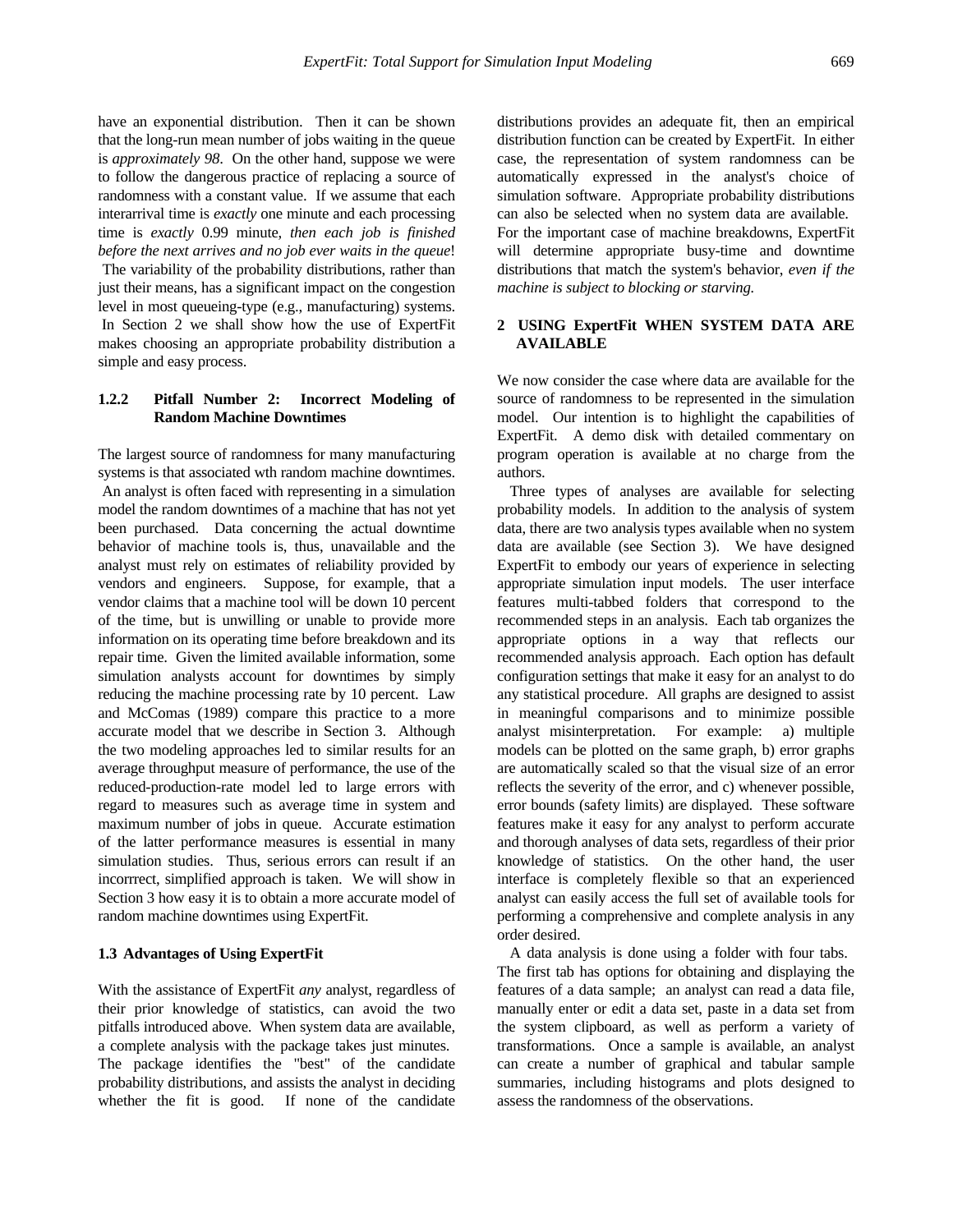The data set we have chosen for this example consists of 622 part processing times provided to us by a major automobile manufacturer.

At the second tab models can be fit to the sample. For the recommended guided fitting option, the basic information required by ExpertFit to begin the fitting and evaluation process is a specification of the range of the underlying random variable. For many data sets like the example processing times, the underlying random variable can be characterized as being greater than zero with no definite upper bound. ExpertFit responded to our choices by fitting distributions with a

range starting at zero and distributions whose lower endpoint was estimated from the data itself. These candidate models were then automatically evaluated and, after a few seconds, the result screen shown in Figure 1 was displayed.

ExpertFit fit and ranked 26 candidate models, with the three best-fitting models listed on the screen along with their scores. The displayed scores are calculated by a proprietary evaluation scheme that is based on our 19 years of experience and research in this area, including the analysis of 35,000 computer-generated data sets. Results from the heuristics that we have found to be the best indicators of a good model fit are combined and the resulting numerical evaluation is normalized so that 100 indicates the best possible model and 0 indicates the worst possible model. These scores are *comparative* in nature and do not give an overall assessment of the quality of fit. ExpertFit provides a separate *absolute* evaluation of the adequacy of fit provided by the best-ranked model. This absolute evaluation is critical

| <b>Relative Evaluation of Candidate Models</b>                                                                                                                                                                                                                                          |                   |                      |  |  |
|-----------------------------------------------------------------------------------------------------------------------------------------------------------------------------------------------------------------------------------------------------------------------------------------|-------------------|----------------------|--|--|
| Model                                                                                                                                                                                                                                                                                   | Relative<br>Score | <b>Model Range</b>   |  |  |
| 1 - Inverted Weibull                                                                                                                                                                                                                                                                    | 100.00            | Larger than 0        |  |  |
| $2 - Gamma(E)$                                                                                                                                                                                                                                                                          | 92.00             | Larger than 24.79809 |  |  |
| 3 - Log-Logistic(E)                                                                                                                                                                                                                                                                     | 90.00             | Larger than 24.79809 |  |  |
| 26 models are defined with scores between 0.00 and 100.00                                                                                                                                                                                                                               |                   |                      |  |  |
| Absolute Evaluation of Model 1 - Inverted Weibull                                                                                                                                                                                                                                       |                   |                      |  |  |
| Based on a heuristic evaluation, there is no current evidence for not using the primary<br>model. If you are doing simulation, then the primary model will probably provide a<br>good representation for your data. However, we recommend further confirmation of<br>the primary model. |                   |                      |  |  |
| Additional Information Concerning Model 1 - Inverted Weibull                                                                                                                                                                                                                            |                   |                      |  |  |
| Result of an Anderson-Darling<br>goodness-of-fit test at level 0.1                                                                                                                                                                                                                      |                   | Do not reject        |  |  |
| "Error" in the model mean relative<br>to the sample average                                                                                                                                                                                                                             |                   | $-0.09670 = 0.26\%$  |  |  |

Figure 1: Evaluation of Candidate Models for the Processing-Time Data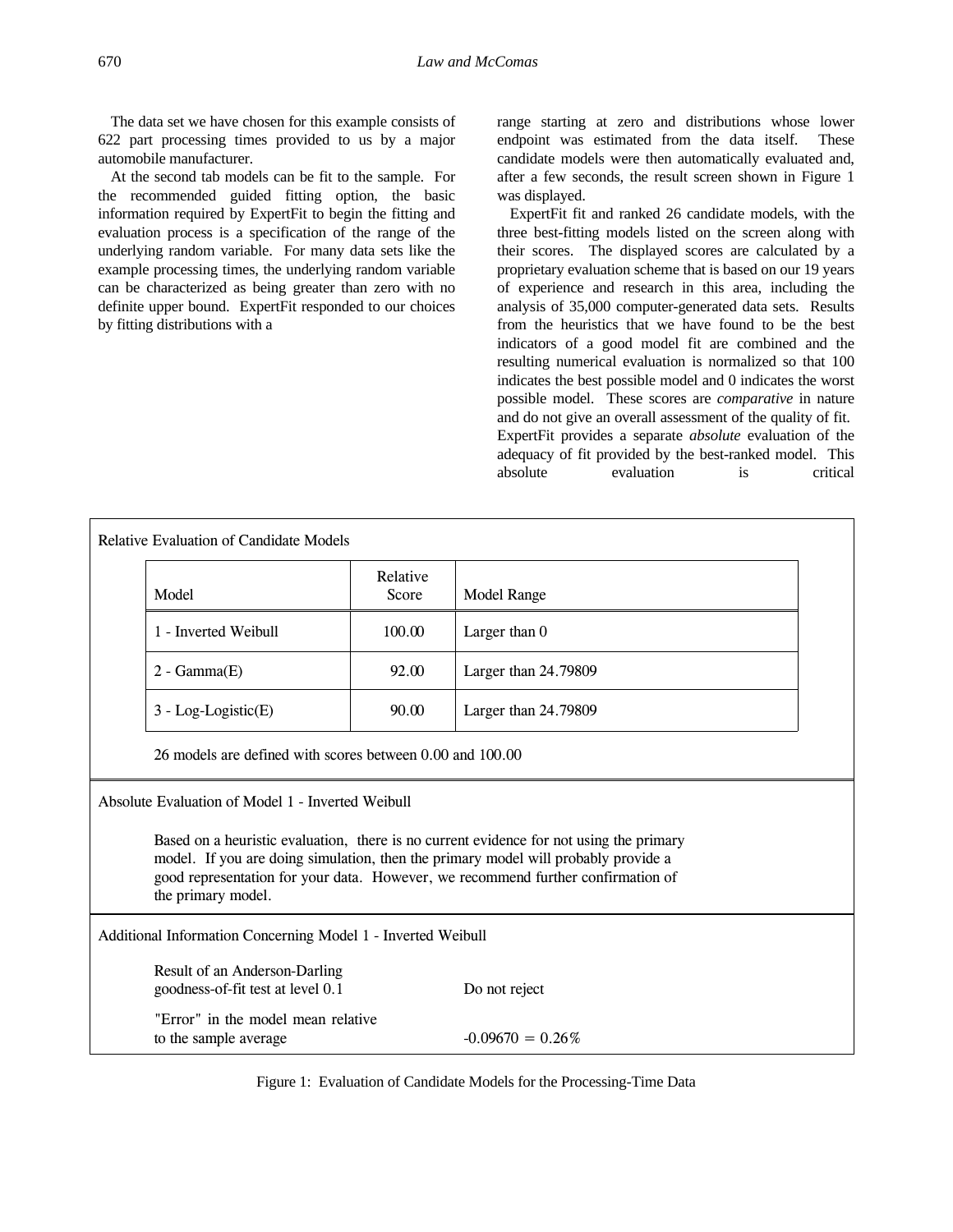

Figure 2: Density/Histogram Overplot for the Processing-Time Data

because, perhaps, one third of all data sets are not well represented by a standard distribution. *Furthermore, ExpertFit is the only software package that provides such a definitive absolute evaluation.*

In Figure 1 we see that the inverted Weibull distribution (range starts at zero) is the best model for the processingtime data. Although the inverted Weibull distribution may be unfamiliar to you, it is can be used in most simulation packages since it can be generated as the inverse of a Weibull random variable.

It should also be noted that ExpertFit completed the entire analysis without further input from the analyst; only the range had to be specified.

After guided fitting, an analyst is automatically transferred to the third tab at which specified models can be compared to the sample to assess the quality of fit. Among our favorite comparisons are the density/histogram overplot and the distribution function differences plot, which are shown in Figures 2 and 3, respectively. In the former case, the density function of



Figure 3: Distribution Function Differences Plot for the Processing-Time Data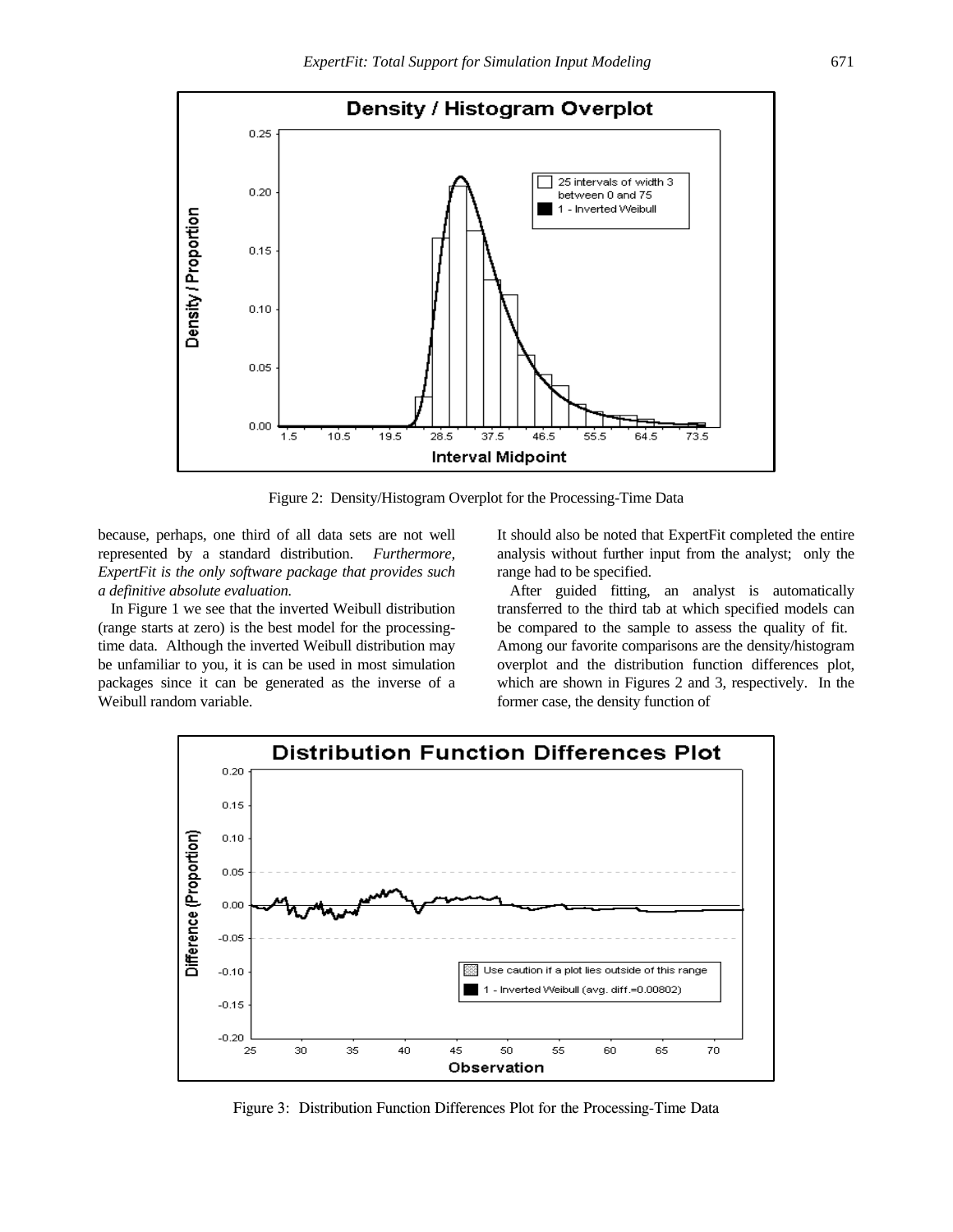| <b>Simulation Software</b> | Representation                                               |
|----------------------------|--------------------------------------------------------------|
| GPSS/H3                    | RVIWEIB( <stream>,6.272056, 32.834140)</stream>              |
| ProModel                   | InvWeibull(6.272056, 32.834140, <stream>, 0.000000)</stream> |
| Taylor II                  | 1./weibull(0.028324, 6.272056)                               |
| <b>WITNESS</b>             | 1./WEIBULL $(6.272056, 0.030456, \text{ stream})$            |

Figure 4: Simulation Software Representations of the Inverted Weibull Distribution

the inverted Weibull distribution has been plotted over a histogram of the data (a graphical estimate of the true density function). This plot indicates that the inverted Weibull distribution is a good model for the observed data. The distribution function differences plot graphs the differences between a sample distribution function (a graphical estimate of the true distribution function) and the distribution function for the inverted Weibull distribution. Since these vertical differences are small (i.e., within the horizontal error bounds), this also suggests that the inverted Weibull distribution is a good representation for the data. Note that tab 3 also allows the analyst to perform several goodness-of-fit tests such as the chi-square test.

ExpertFit includes an option in tab 4 that allows one to display the representation of the inverted Weibull distribution using different software packages. We show in Figure 4 the representations for four of the software packages supported by ExpertFit.

For some data sets, no candidate model provides an adequate representation. In this case we recommend the use of an empirical distribution function. Note that ExpertFit allows an empirical distribution function to be based on all data values or on a histogram to reduce the required information for specification. We show a

histogram-based representation (with 20 intervals) for two simulation software packages in Figure 5.

# **3 USING ExpertFit WHEN NO DATA ARE AVAILABLE**

Quite often a simulation analyst must model a source of randomness for which no data are available. ExpertFit provides two analysis modes for this situation -- modeling of general activity times using triangular or beta distributions and modeling of random machine downtimes, for which we provide an example in this section. ExpertFit supports accurate modeling of systems with or without significant blocking or starving. For the example in this section, we will assume that the machine of interest is never blocked or starved.

Consider a machine that has an efficiency of 0.9; that is, it is actually producing parts 90 percent of the time. When the machine goes down, the average downtime is 60 minutes. This information is specified to ExpertFit through a sequence of easy-to-use menus. After all of the required information has been specified, the average number of downs (actually the average number of busytime/downtime cycles) per 8-hour shift is calculated by ExpertFit to be 0.8. This makes sense since the average

| <b>Simulation Software</b> | Representation                                                                                                                                                                                                                                                                                                                                                                                                |
|----------------------------|---------------------------------------------------------------------------------------------------------------------------------------------------------------------------------------------------------------------------------------------------------------------------------------------------------------------------------------------------------------------------------------------------------------|
| Arena                      | CONT(0.0000,24.800000, 0.0322,27.185000, 0.1576,29.570000,<br>0.3183,31.955000, 0.4791,34.340000, 0.5981,36.725000, 0.6945,39.110000,<br>0.7942,41.495000, 0.8457,43.880000, 0.8778,46.265000, 0.9068,48.650000,<br>0.9421,51.035000, 0.9550,53.420000, 0.9711,55.805000, 0.9807,58.190000,<br>0.9839,60.575000, 0.9904,62.960000, 0.9968,65.345000, 0.9968,67.730000,<br>0.9968,70.115000, 1.0000,72.500000) |
| AutoMod                    | continuous(0.0000:24.800000,0.0322:27.185000,0.1576:29.570000,<br>0.3183:31.955000,0.4791:34.340000,0.5981:36.725000,0.6945:39.110000,<br>0.7942:41.495000,0.8457:43.880000,0.8778:46.265000,0.9068:48.650000,<br>0.9421:51.035000,0.9550:53.420000,0.9711:55.805000,0.9807:58.190000,<br>0.9839:60.575000,0.9904:62.960000,0.9968:65.345000,0.9968:67.730000,<br>0.9968:70.115000,1.0000:72.500000)          |

Figure 5. Simulation Software Representations of the Empirical Distribution Function